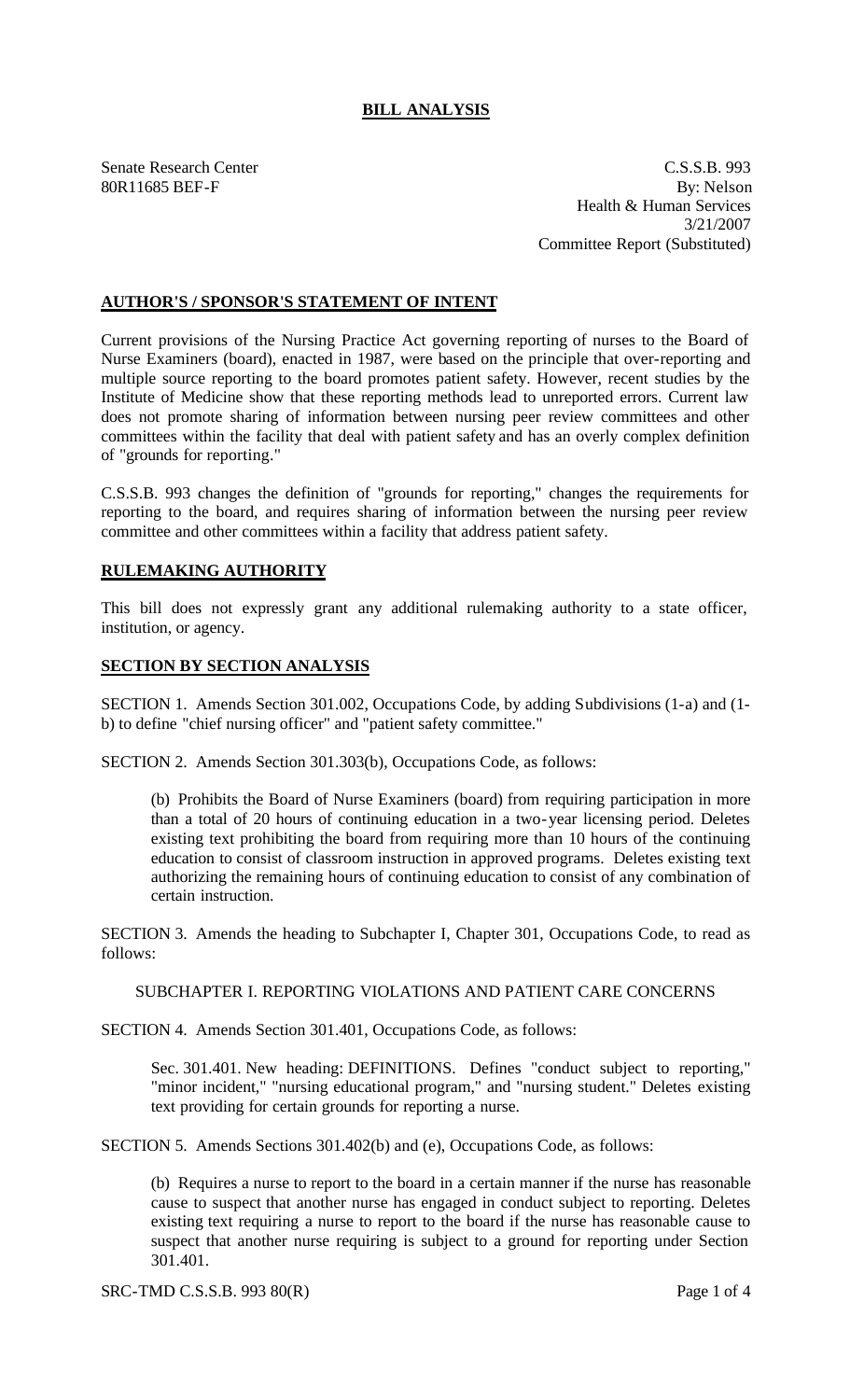(e) Authorizes a nurse to make a report required under Subsection (b)(1) to a nursing peer review committee under Chapter 303 (Nursing Peer Review) instead of reporting to the board under Subsection (b). Makes conforming changes.

SECTION 6. Amends Section 301.403, Occupations Code, as follows:

Sec. 301.403. DUTY OF PEER REVIEW COMMITTEE TO REPORT. (a) Creates this subsection from existing text. Requires a nursing peer review committee operating under Chapter 303 that determines that a nurse has engaged in conduct subject to reporting to file with the board a written and signed report that includes a recommendation whether the board should take formal disciplinary action against the nurse, the basis for the recommendation, and a description of the conduct subject to reporting except as provided by Subsection (b). Deletes existing text providing that a nursing peer review committee is required to file a statement with the board providing a recommendation that includes the extent to which any deficiency in care provided by the nurse was the result of a factor beyond the nurse's control rather than a deficiency in the nurse's judgment, knowledge, training, or skill.

(b) Provides certain circumstances under which a report under Subsection (a) is not required.

SECTION 7. Amends Section 301.404, Occupations Code, as follows:

Sec. 301.404. DUTY OF NURSING EDUCATIONAL PROGRAM TO REPORT. Deletes existing text defining "nursing educational program" and "nursing student."

SECTION 8. Amends Sections 301.405(b), (c), and (e), Occupations Code, as follows:

(b) Requires a person that terminates, suspends for more than seven days, or takes other substantive disciplinary action, as defined by the board, against a nurse, or a substantially equivalent action against a nurse who is a staffing agency nurse, because the nurse engaged in conduct subject to reporting to report certain information in writing to the board. Deletes existing text providing that a ground for reporting under Section 301.401 is a qualification for the reporting of the nurse to the board.

(c) Requires a person who makes a report required under Subsection (b) who is required under Section 303.0015 to establish a nursing peer review committee to submit a copy of the report to the nursing peer review committee. Requires the nursing peer review committee to review the conduct to determine if any deficiency in care by the reported nurse was the result of a factor beyond the nurse's control. Requires a nursing peer review committee that determines that there is reason to believe that the nurse's deficiency in care was the result of a factor beyond the nurse's control to report the conduct to the patient safety committee at the facility where the reported conduct occurred or to the chief nursing officer if the facility does not have a patient safety committee. Deletes existing text requiring each person subject to this section that regularly employs, hires, or otherwise contracts for the services of 10 or more nurses to develop a written plan for identifying and reporting a nurse under Section 301.401(a) except as provided by Subsection (g). Deletes existing text requiring the plan to provide for the review of the nurse and the incident by a nursing peer review committee established and operated under Chapter 303 (Nursing Peer Review). Deletes existing text providing that the review by the committee is only advisory, but is required, even if the nurse is voluntarily or involuntarily terminated.

(e) Deletes existing text providing that the requirement under Subsection (c) that a nursing peer review committee review the nurse and the incident does not prevent a person from taking disciplinary action before review by the peer review committee is conducted.

SECTION 9. Amends Section 301.407(b), Occupations Code, as follows: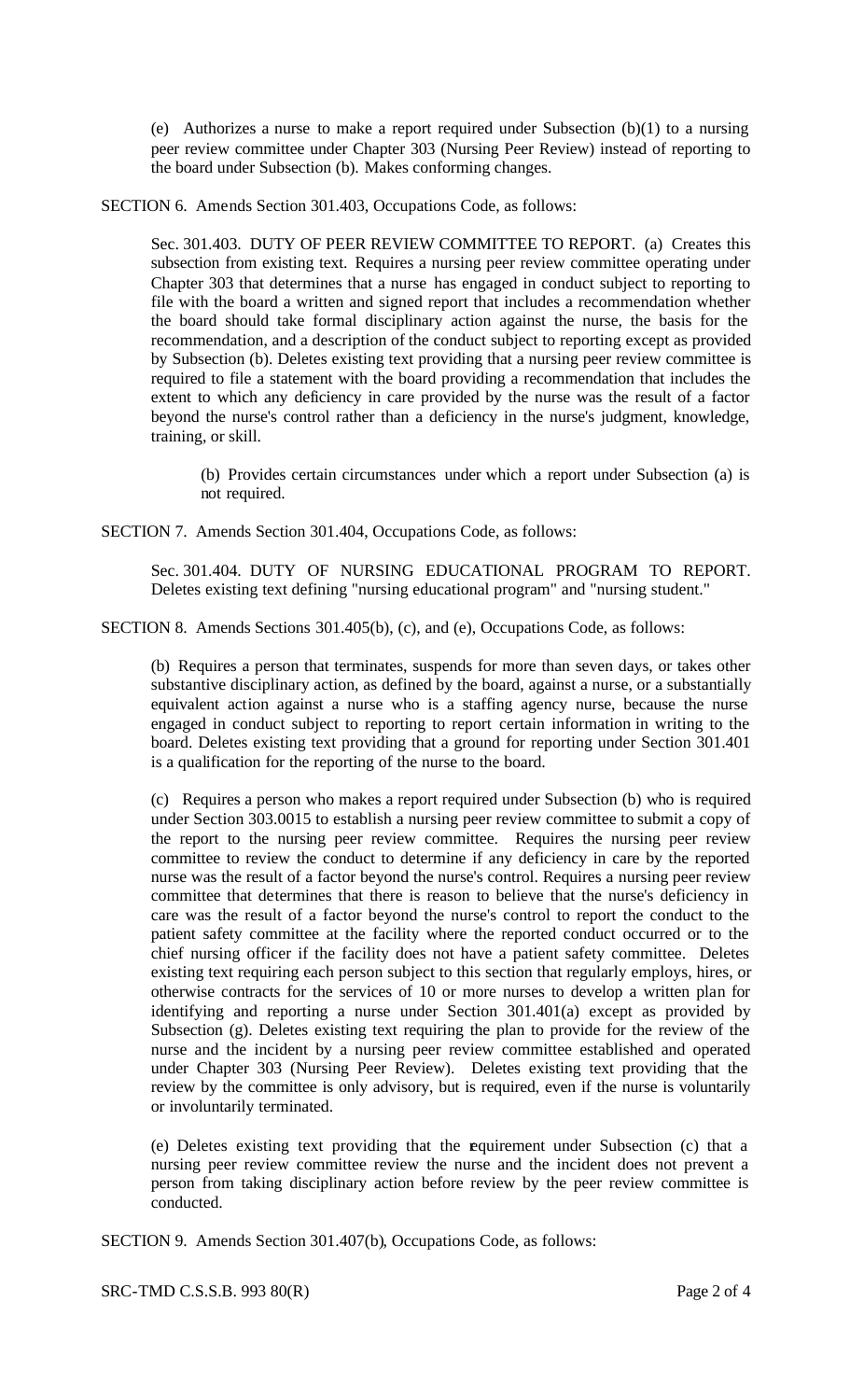(b) Requires a state agency that has reason to believe that a nurse has engaged in conduct subject to reporting to report the nurse in writing to the board or to a nursing peer review committee under Chapter 303 unless expressly prohibited by state or federal law. Deletes existing text requiring a state agency that has reason to believe a ground for reporting a nurse exists under Section 301.401 to report in writing to the board the identity of that nurse.

SECTION 10. Amends Section 301.457, Occupations Code, adding Subsection (g), as follows:

(g) Requires the board to report a determination to the patient safety committee at the facility where the nurse's deficiency in care occurred, or if the facility does not have a patient safety committee, to the chief nursing officer if the board determines after investigating a complaint under Subsection (e) that there is reason to believe that a nurse's deficiency in care was the result of a factor beyond the nurse's control.

SECTION 11. Section 303.001, Occupations Code, is amended by adding Subdivision (4-a) to define "patient safety committee."

SECTION 12. Amends Chapter 303, Occupations Code, by adding Section 303.0015, as follows:

Sec. 303.0015. REQUIRED ESTABLISHMENT OF NURSING PEER REVIEW COMMITTEE. (a) Requires a person to establish a nursing peer review committee to conduct nursing peer review under this chapter and Chapter 301 for certain purposes.

(b) Authorizes a person required to establish a nursing peer review committee under this section to contract with another entity to conduct the peer review for the person.

SECTION 13. Amends Section 303.005(b), Occupations Code, as follows:

(b) Authorizes a nurse to request, on a form developed or approved by the board, a determination by a nursing peer review committee under this chapter of whether a conduct violates a nurse's duty to a patient if a person who is required to establish a nursing peer review committee under Section 303.0015 requests a nurse to engage in conduct that the nurse believes violates a nurse's duty to a patient. Deletes existing text authorizing a nurse to request, on a form developed or approved by the board, a determination by a nursing peer review committee under this chapter of whether the conduct violates a nurse's duty to a patient if a person who regularly employs, hires, or otherwise contracts for the services of at least 10 nurses requests one of those nurses to engage in conduct that the nurse believes viola tes a nurse's duty to a patient.

SECTION 14. Amends Chapter 303, Occupations Code, by adding Section 303.0075, as follows:

Sec. 303.0075. SHARING OF INFORMATION. (a) Authorizes a nursing peer review committee and a patient safety committee established by the same entity to share information.

(b) Provides that a record or determination of a patient safety committee, or a communication made to a patient safety committee, is not subject to subpoena or discovery and is not admissible in any civil or administrative proceeding, regardless of whether the information has been provided to a nursing peer review committee. Authorizes the privileges under this subsection to be waived only through a written waiver signed by certain officers of the patient safety committee. Provides that this subsection does not affect the application of Section 303.007 (Disclosure of Information) to a nursing peer review committee.

(c) Requires a committee that receives information from another committee to forward any request to disclose the information to the committee that provided the information.